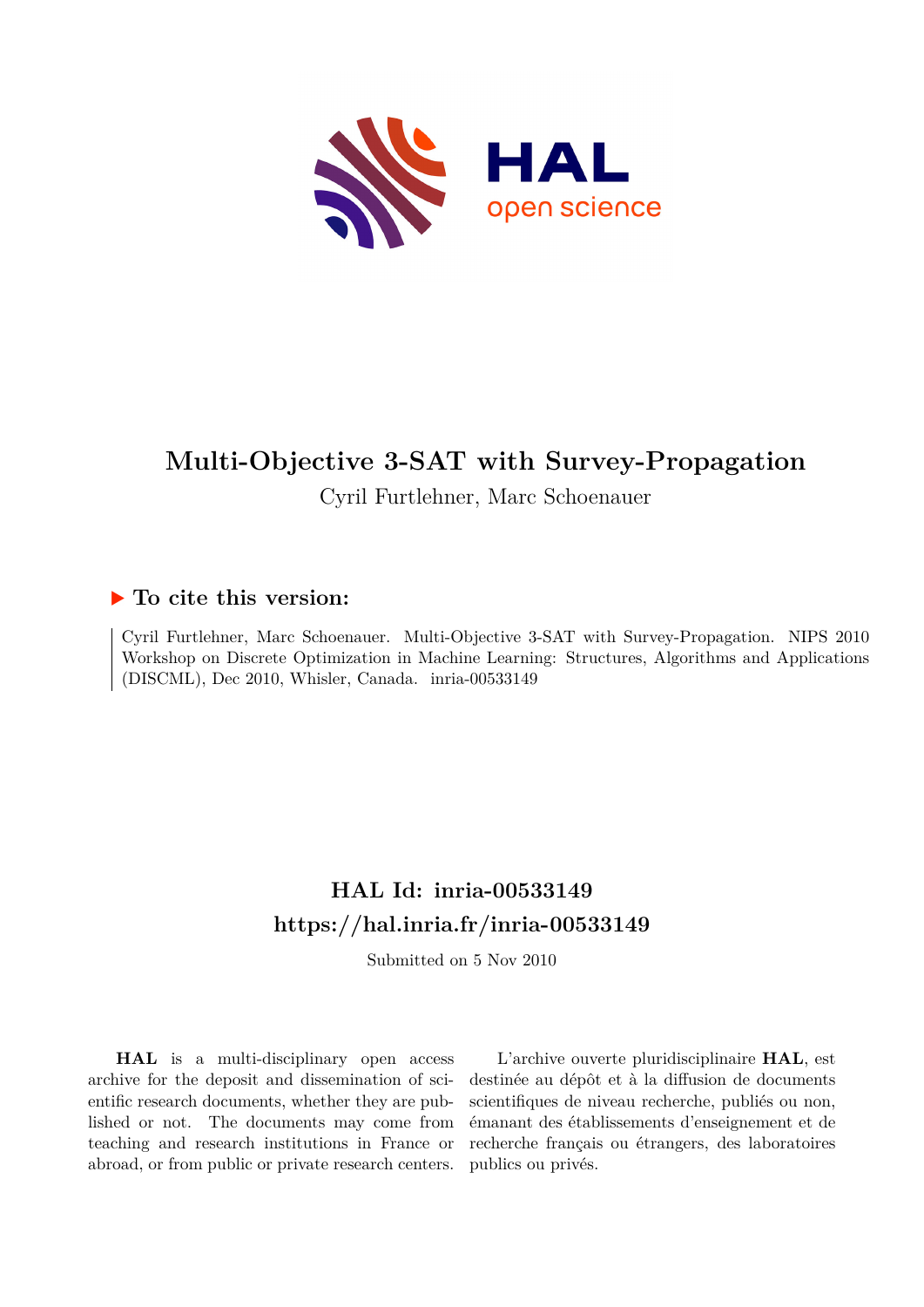# Multi-Objective 3-SAT with Survey-Propagation

Cyril Furtlehner<sup>∗</sup> cyril.furtlehner@inria.fr

Marc Schoenauer† marc.schoenauer@inria.fr

## Abstract

An original approach to multi-objective optimization is introduced, using a message-passing algorithm to sample the Pareto set, i.e. the set of Pareto-nondominated solutions. Several heuristics are proposed and tested on a simple biobjective 3-SAT problem. The first one is based on a straightforward deformation of the Survey-Propagation (SP) equation to locally encode a Pareto trade-off. A simple heuristic is then tested, which combines an elimination procedure of clauses with the usual decimation of variables used in the SP algorithm, and is able to sample different regions of the Pareto-front. We study in more details the compliance of these deformed equations with basic Belief-Propagation (BP) properties. This first leads to an explicit Markov Random Field (MRF) of valid warning configuration, for which the SP equations are basic BP equations. This observation is then generalized to the multi-objective context. Numerical experiments on artificial problems up to  $10<sup>5</sup>$  variables are presented and discussed.

## 1 Introduction

Message passing algorithms based on the Belief-Propagation (BP) have proved very successful in particular in combinatorial optimization, to solve for example the random K-SAT problem with SP [1]. However, it is well-known that most real-world problems are in fact multi-objective and we are not aware of any work addressing multi-objective problems with message-passing algorithms. The goal of this paper is to extend the message-passing algorithms strategy from single to multi-objective context in the constraint satisfaction domain. The aim of multi-objective optimization is to sample the Pareto set, i.e. the set of solutions that are not dominated in the Pareto sense in the decision space, and the Pareto front, i.e. the corresponding points in the objective space (each objective being a coordinate). The Pareto dominance relation defines a partial order on the decision space: a solution a dominates a solution b if a is better than b on at least one criterion, without being worse on any other. The knowledge of (a good approximation of) the Pareto set allows the user to make an informed decision, knowing exactly what an increase on a given objective will cost in terms of the other objectives. For combinatorial optimization problems, message passing heuristics can be set up in principle, once a uniform measure is defined on the set of solutions, typically in the form of an MRF. Our guiding principle then for addressing the multi-objective context is to search for a MRF, accurately approximating the Pareto set and at the same time suitable to run message passing algorithms. The paper is organized as follows: in section 2 we give a brief introduction to the SP algorithm and underlying assumptions. In section 3 we define the benchmark problem and discuss how the Pareto dominance can be inserted locally into the SP equations. In section 4 we discuss the compliance of these equation with BP and how the Pareto front can be estimated on single problem instances. In section 5, a simple heuristic based on the modified equations is presented along with numerical results.

<sup>∗</sup> INRIA-Saclay, LRI Bât. 490, F-91405 Orsay(France)

<sup>†</sup> INRIA-Saclay, LRI Bât. 490, F-91405 Orsay(France)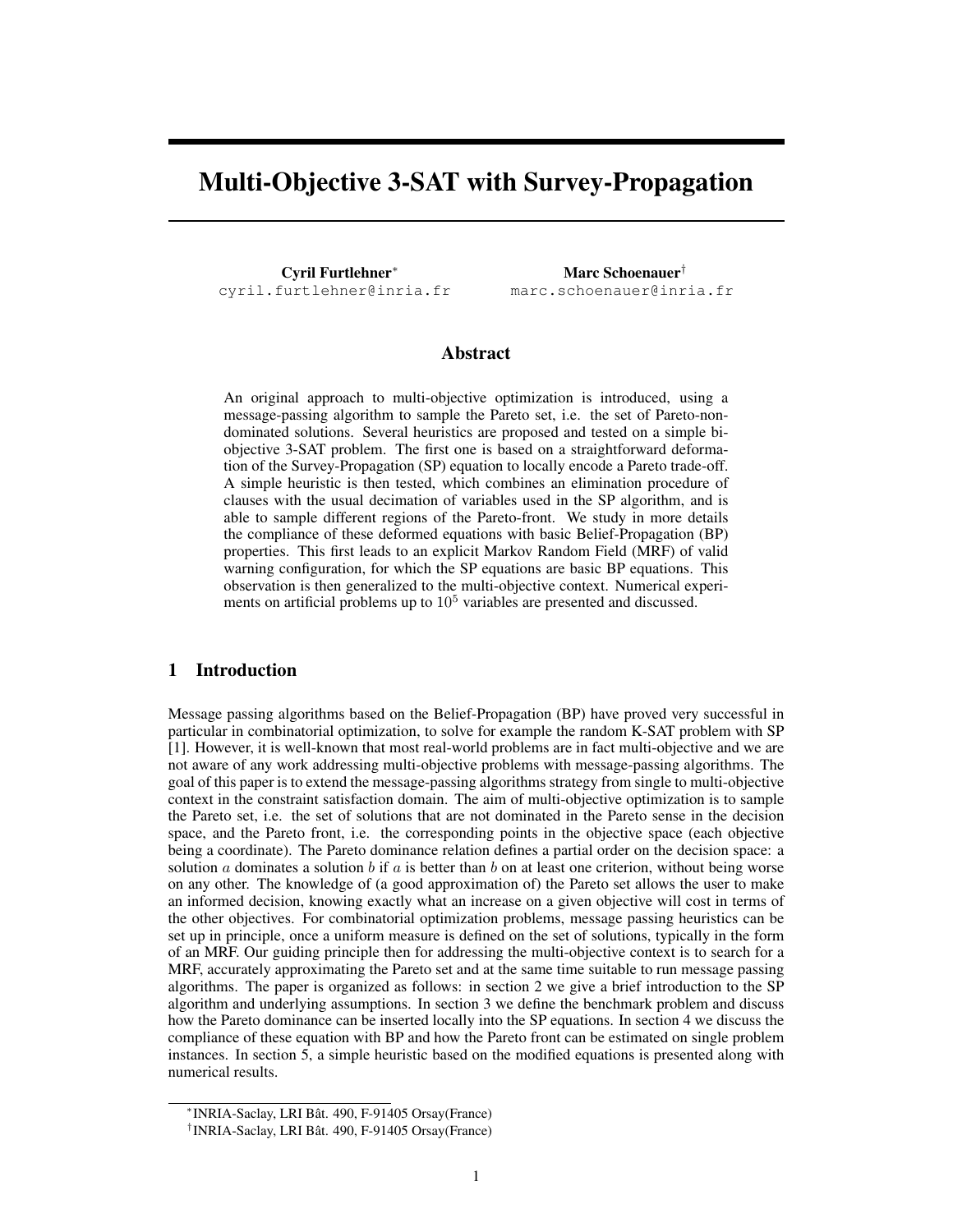## 2 Random 3-SAT Problems and SP

The *3-SAT* problem is a decision problem involving a set  $V$  of N binary decision variables  $(x_i)_{i\in[1,N]}$  (FALSE or TRUE), subject to a conjunction of a set F of M constraints or clauses. Defined in conjunctive normal form the problem reads,  $C_{\mathcal{V},\mathcal{F}} = \bigwedge_{a=1}^M C_a(x_a)$  where  $x_a = \{x_i, x_j, x_k\}$  is a subset of V, and clause  $C_a$  appears as the disjunction of three literals where each literal corresponds to a negated or non-negated variable. The clause is  $SAT$  if at least one of its literal is  $TRUE$ . The clause density  $\alpha \stackrel{\text{def}}{=} M/N$  measures the difficulty of the problem. The random SAT is a family of problems indexed by this control parameter, a given instance being obtained by taking at random the subset  $x_a$  of variables attached to any given clause  $a$  and the sign of each literal is also taken at random. The phase diagram of random K-SAT has been determined and refined over the years mainly with help of mean-field considerations [1, 2, 3, 4]. Various clustering phenomena taking place in the solutions space give its structure to the phase diagram. Schematically for *3-SAT*, in the thermodynamic limit, a sharp  $SAT - UNSAT$  transition is occurring at  $\alpha = \alpha_c \simeq 4.267$  (the probability for the problem to be  $SAT$  drops discontinuously from 1 to 0); for  $\alpha \leq 3.86$  there is a SAT phase, corresponding to a giant cluster of nearby solutions, while the domain  $\alpha \in [3.86, 4.267]$ is referred to as the hard SAT phase, the space of solutions being fragmented into distant clusters.

The SP equations [5] assume a 1-RSB phase in which solutions are grouped into well-separated clusters, these clusters being parametrized (presumably in a non-unique way) by a set of binary variables  $w_{a\to i} \in \{0,1\}$  called warnings, attached to each link relating a clause a to a variable i on the factor graph [6]. When a variable receives such a message it should adopt the value requested by the clause sending this message. A given configuration of warnings is valid iff no variable receives contradictory warnings; a clause sends a warning to one of its neighbours if its other neighbors received incompatible warnings with the requirement of that clause. Fixing in a self-consistent way the values of these warnings is actually equivalent to run BP algorithm on a MRF associated to SAT assignments [2]. Let  $J_{ai} \in \{-1,1\}$  say whether a variable  $x_i$  is negated (-1) or not (+1) in clause a and let  $\tau_{aib} \stackrel{\text{def}}{=} \frac{1+J_{ai}J_{bi}}{2} \in \{0,1\}$  indicate if clause a and b have compatible requirements  $(\tau_{aib} = 1)$  or not  $(\tau_{aib} = 0)$  w.r.t. variable *i*. The self-consistency rule for the warnings reads:

$$
w_{a \to i} = \prod_{j \in a \setminus i} \Pi_{j \to a}^{-}(w_j)
$$
\n(1)

with  $w_j = \{w_{b \rightarrow j}, b \ni j\}^1$ , and

$$
\Pi_{i\to a}^{+} \stackrel{\text{def}}{=} \prod_{b \ni i \setminus a} \left( \bar{w}_{b \to i} + \tau_{aib} \ w_{b \to i} \right) - \Pi_{i \to a}^{0}, \quad \Pi_{i \to a}^{-} \stackrel{\text{def}}{=} \prod_{b \ni i \setminus a} \left( \bar{w}_{b \to i} + \bar{\tau}_{aib} \ w_{b \to i} \right) - \Pi_{i \to a}^{0}, \quad (2)
$$

with  $\Pi_{i\to a}^0(w_i) \stackrel{\text{def}}{=} \prod_{b\ni i\setminus a} \bar{w}_{b\to i}$ . In the hard SAT phase, this schema is actually not working because of the clustering of the solutions. The SP algorithm finds a uniform measure on the valid warning assignments by propagating instead the probability  $\eta_{a\to i} \stackrel{\text{def}}{=} P(w_{a\to i} = 1)$ , called the survey. Assuming probabilistic independence of warnings sent to a given variable, the SP equation then reads,

$$
\eta_{a \to i} = \prod_{j \in a \setminus i} \frac{\Pi_{j \to a}^-(\eta_j)}{\Pi_{j \to a}^0(\eta_j) + \Pi_{j \to a}^+(\eta_j) + \Pi_{j \to a}^-(\eta_j)}.
$$
\n(3)

where again  $\eta_i$  is the set of surveys received by j. The denominator here corresponds to a conditioning on non-contradictory warnings under the independent law defined by the set of surveys.

The fixed-point solution can then be used to simplify SAT formulas by fixing the most polarized variable. Iterating this procedure constitutes the SP-decimation algorithm, which ends when the fixed point degenerates to all surveys being identically zero. At this point the reduced problem is expected to be very easy to solve with a local search algorithm. In the  $UNSAT$  phase, the problem (aka  $MAXSAT$ ) is instead to find configurations with lowest possible number of violated clauses. The SP equations are structurally different in that case, they involve a real parameter  $y$ , but still lead to an efficient distributed algorithm called SP-Y [7].

 $j \in b$  is a shorthand notation expressing that j is neighbour to b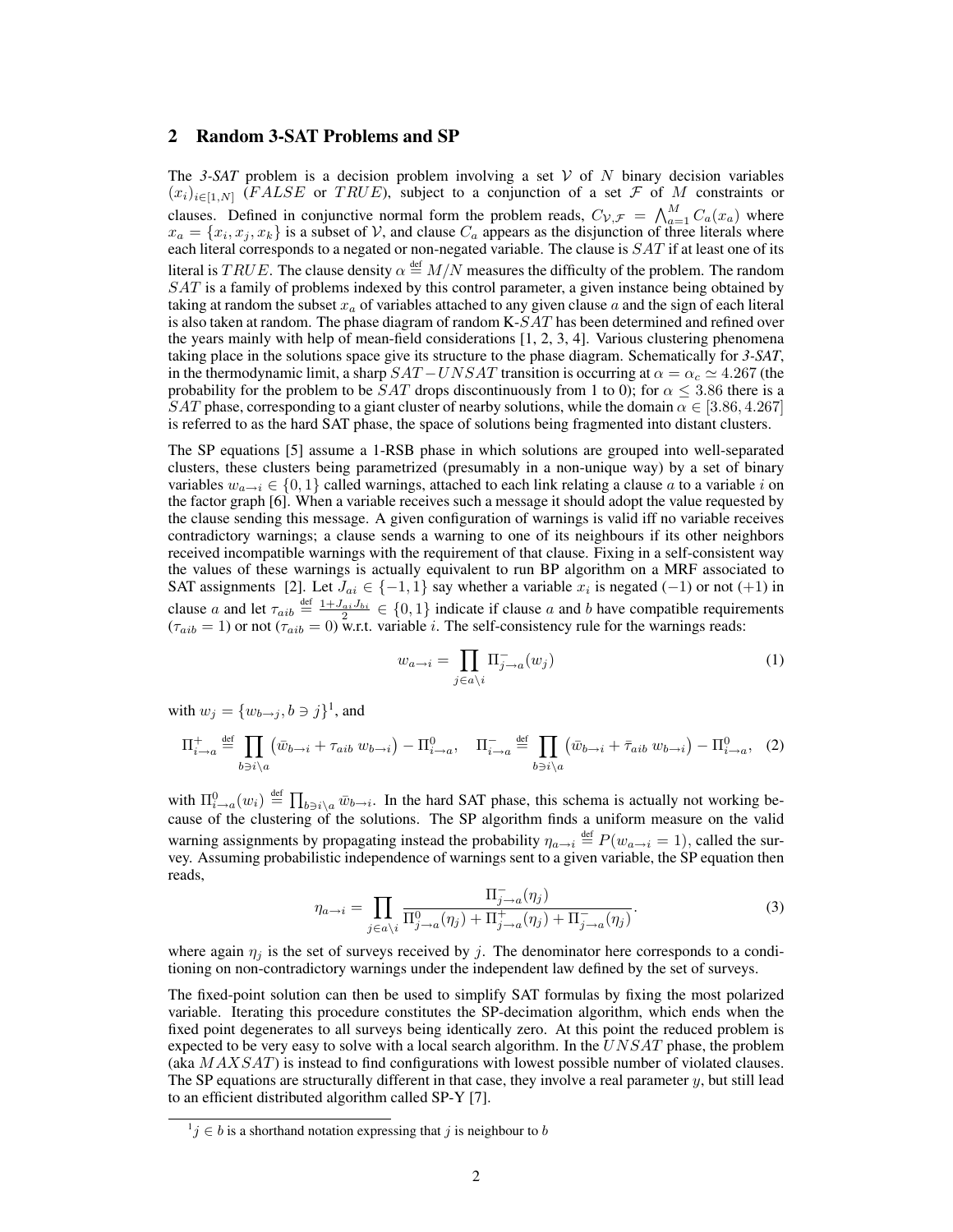#### 3 SP Deformed Equations with Local Pareto Constraints

The bi-objective benchmark problem that we consider in this paper consists simply in having two sets of clauses  $\mathcal{F}_0$  and  $\mathcal{F}_1$  instead of a single one, while keeping a single set V of variables. For simplicity  $\mathcal{F}_0$  and  $\mathcal{F}_1$  are taken to be of equal size  $M/2$  with  $M/N < 2\alpha_c$ , which means that each sub-problem  $(\mathcal{V}, \mathcal{F}_{\mu})$ ,  $\mu \in \{1, 2\}$  taken independently is in the SAT phase while the junction of the two  $(\mathcal{V}, \mathcal{F} = \mathcal{F}_0 + \mathcal{F}_1)$  is in the  $UNSAT$  one.

To adapt the SP equations to this multi-objective context we consider the Pareto dominance relation between solutions at the local level, by comparing two solutions separated by a single variable flip: we can say that a variable is Pareto optimal if under a flip it cannot increase the number of SAT clauses of one objective without strictly increasing the number of UNSAT clauses for the other one. With the chosen value of the clause density, each sub-problem taken alone can be made SAT, henceforth the Pareto set contains solutions for which one of the 2 sub-problem is SAT. This leads us to consider the ensemble of valid warning configuration in which a variable cannot receive contradictory warning emitted from the same sub-problem. We are looking for warning configurations which may have mutual conflicts between sub-problems, but for which internal conflicts, i.e., contradictory warnings send by clauses pertaining to the same sub-problem, are excluded. Then a variable may be in three different situations which all imply a local Pareto equilibrium:

- the variable is unconstrained, it does not receive any warning and can take either  $TRUE$ or FALSE value without modifying any of the objective.
- the variable receives at least one warning but without any contradiction, so that it takes the value obeying to the warnings.
- the variable receives at least one warning from  $\mathcal{F}_0$  and  $\mathcal{F}_1$  and these are contradictory. In that case the variable can chose to conform to either  $\mathcal{F}_0$  or  $\mathcal{F}_1$ . Under a flip, one of the sub problem will lose at least one SAT clause while the other will gain at least one.

To cope with this new specification, considering first the quantity  $\Pi_{i\to a}^c$  associated to these type of contradictions:

$$
\Pi_{i \to a}^{c}(w_i) = \Pi_{i \to a}^{+-}(w_i) + \Pi_{i \to a}^{-+}(w_i),
$$

where  $\Pi_{i\to a}^{+-}$  and  $\Pi_{i\to a}^{-+}$  represent warning configuration where i receive at least one a-compatible warning from sub-problem  $\mathcal{F}_a$  containing a and one a-incompatible warning from the other subproblem  $\bar{\mathcal{F}}_a$ , or vice versa, and are expressed as products of  $\Pi_{i\to a}^{\pm}$  (2) restricted to these clause subsets. A variable, submitted to two incompatible requests from the two sub-problems has now the freedom to choose to which one it obeys. Averaging over this choice induces anyway some correlations between warnings which are difficult to handle, so we fix from the beginning the choice that will take each variable in case of a contradiction. Let  $\theta_i \in \{0, 1\}$  represent this binary choice. The rule to send a warning is then determined by the relation

$$
w_{a \to i} = \prod_{j \in a \setminus a} \left( \Pi_{j \to a}^{-}(w_j) + \bar{\theta}_{ai} \Pi_{j \to a}^{c}(w_j) \right),\tag{4}
$$

where  $\theta_{ai} = \theta_a \theta_i + \bar{\theta}_a \bar{\theta}_i \in \{0, 1\}$  if  $\theta_a \in \{0, 1\}$  gives the appartenance set  $\mathcal{F}_a$  of a.

The SP equations are then adapted as follows, by taking into account conflicting sets of warning but with some penalization factor  $q \in [0, 1]$ :

$$
\eta_{a\to i} = \prod_{j\in a\backslash i} \frac{\Pi_{j\to a}^-(\eta_j) + q\bar{\theta}_{ai}\Pi_{j\to a}^c(\eta_j)}{\Pi_{j\to a}^0(\eta_j) + \Pi_{j\to a}^+(\eta_j) + \Pi_{j\to a}^-(\eta_j) + q\Pi_{j\to a}^c(\eta_j)}.
$$
\n(5)

Given the set of surveys one has in principle access to a certain number of quantities. In particular the complexity  $\Sigma$ , i.e. the log number of clusters can serve to tune q such that  $\Sigma$  remains slightly positive. Also the probability  $P_a^v$  of each clause to be violated, which decompose into one contribution coming from the environment of the clause, and the second term represents the direct impact of the clause, causing some new variables to be under contradiction (see [8] for details). This quantity,  $\Delta P_a^v$  will be useful when trying to identify which clauses are the most difficult to satisfy.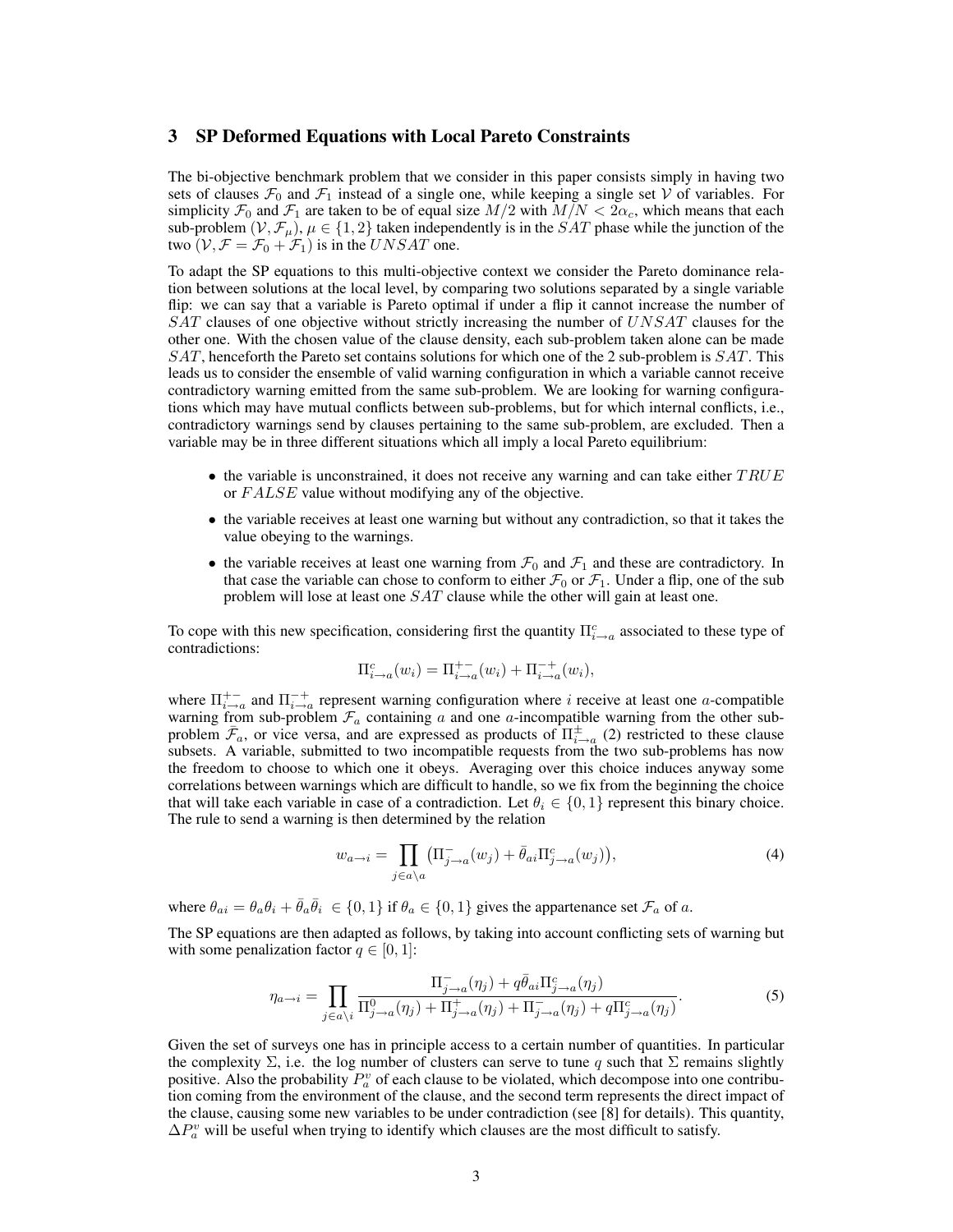### 4 BP compliance

The equations presented so far, although having simple rules suffers from an important drawback which we describe now. Some compatibilities between surveys, at the basis of the BP schema are not satisfied, this preventing us from an exact evaluation of  $P_a^v$  as well as  $\Sigma$ , and henceforth a reliable estimation of the Pareto front. This motivates a closer investigation of the compliance of these equations with the basic BP equations. This question has been addressed in various ways for SP, first in [9], using a dual formulation on an extended factor graph and in [10] by introducing the notion of cover. We describe here another connection holding directly at the level of warnings [8].

#### 4.1 The Case of SP

Consider that the attribute of a variable node  $i$  involved in the factor graph representation of this problem is the set of messages  $w_i \stackrel{\text{def}}{=} \{w_{a \to i}, a \ni i\}$ , while those of the factor nodes are the set of incoming warning on variables attached to a, namely  $w_a \stackrel{\text{def}}{=} \{w_{b \to i}, i \in a, b \ni i\}$ . The MRF associated to the uniform measure of valid warning configurations is then given by:

$$
P(w) = \frac{1}{Z} \prod_{a \in \mathcal{F}} C_a(w_a) \prod_{i \in \mathcal{V}} C_i(w_i)
$$
 (6)

with

$$
C_i(w_i) \stackrel{\text{def}}{=} \Pi_i^0(w_i) + \Pi_i^+(w_i) + \Pi_i^-(w_i),
$$
  
\n
$$
C_a(w_a) \stackrel{\text{def}}{=} \prod_{i \in a} \bar{w}_{a \to i} (\Pi_{i \to a}^0 + \Pi_{i \to a}^+ + \Pi_{i \to a}^-) - \prod_{i \in a} \bar{w}_{a \to i} \Pi_{i \to a}^- + \sum_{i \in a} w_{a \to i} (\Pi_{i \to a}^0 + \Pi_{i \to a}^+) \prod_{j \in a \setminus i} \bar{w}_{a \to j} \Pi_{j \to a}^-.
$$

 $C_a(w_a)$  is defined in such a way to encode the rule (1) for emitting or not a message. Note that configurations in which a clause emits more that one message are excluded. Running the BP on this MRF results in the following message update rule:

$$
m_{a \to i}(w_i) \propto \sum_{w_a/w_i} C_a(w_a) \prod_{j \in a/i} n_{j \to a}(w_j)
$$
 (7)

$$
n_{i \to a}(w_i) = C_i(w_i) \prod_{b \ni i/a} m_{b \to i}(w_i)
$$
\n(8)

This BP schema is well defined but potentially heavy because variables  $w_i$  are  $d_i$ -dimensional Boolean vectors, if  $d_i$  is the connectivity of i. A direct relation to SP is obtain from the following lemma [8].

**Lemma 4.1.** Let  $\eta_{a\to i} \in [0,1]$ , the update rule (7) is stable with respect to the following *parametrization of the message,*

$$
m_{a \to i}(w_i) = w_{a \to i} \left( \Pi_{i \to a}^0(w_i) + \Pi_{i \to a}^+(w_i) \right) \eta_{a \to i}
$$
  
+ 
$$
\bar{w}_{a \to i} \left( \Pi_{i \to a}^0(w_i) + \Pi_{i \to a}^+(w_i) + \Pi_{i \to a}^-(w_i) \right) (1 - \eta_{a \to i}).
$$
 (9)

*with*  $\eta_{a\rightarrow i}$  *satisfying the SP update rules.* 

This insure in particular that the BP-based entropy formula is correct as well as the various probabilities associated to variables and factor nodes obtained from the surveys.

#### 4.2 Generalization

In our bi-objective context, the MRF associated to the uniform measure of valid warning configurations is given by (6) with

$$
C_i(w_i) \stackrel{\text{def}}{=} \Pi_i^0(w_i) + \Pi_i^+(w_i) + \Pi_i^-(w_i) + q \Pi_i^c(w_i)
$$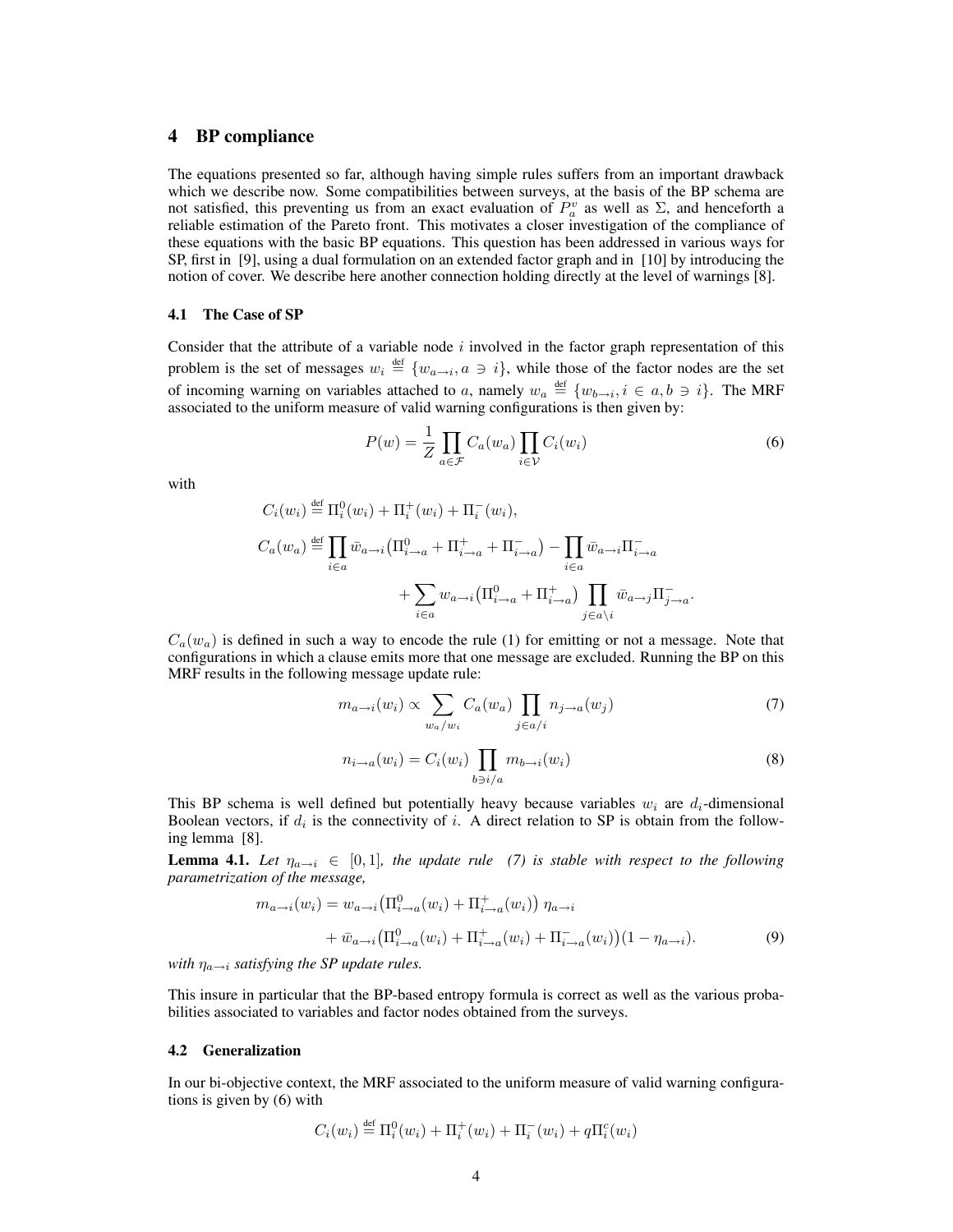and  $C_a(w_a)$  enforcing the self-consistent rules (4) used to send or not a warning. The minimal parametrization of the messages to cope with this MRF involves now 3 real independent messages, instead of a single one for SP. These are the probability coefficients required to account for the 4 relevant states of a variable in this case, whether it receives a warning or not from a  $(w_{a\rightarrow i} = 1)$ or  $w_{a\to i} = 0$ ) and whether it is forced to contradict a or not. (see table 1). We denote by  $x_{a\to i}$ ,

|               | $w_{a\rightarrow i}=0$ | $w_{a\rightarrow i}=1$   |
|---------------|------------------------|--------------------------|
| $i$ SAT $a$   | $x_{a\rightarrow i}$   | $z_{a\rightarrow i}$     |
| $i$ UNSAT $a$ | $y_{a\rightarrow i}$   | $\iota_{a\rightarrow i}$ |

Table 1: Different states of variable  $i$  w.r.t clause  $a$  and associated surveys

 $y_{a\to i}$ ,  $z_{a\to i}$  and  $t_{a\to i}$  the associated probabilistic surveys with  $x_{a\to i} + y_{a\to i} + z_{a\to i} + t_{a\to i} = 1$  and let  $\Pi_{i\to a}^x(w_i), \Pi_{i\to a}^y(w_i), \Pi_{i\to a}^z(w_i)$  and  $\Pi_{i\to a}^t(w_i)$  the corresponding indicator functions on these states (see [8] for details). The clause constraints with help of these operators take the form:

$$
C_a(w_a) = \prod_{i \in a} \Pi_{i \to a}^x + \sum_{i \in a} \Pi_{i \to a}^y \prod_{j \in a/i} \Pi_{j \to a}^x + \prod_{i \in a} \Pi_{i \to a}^t + \sum_{i \in a} \Pi_{i \to a}^z \prod_{j \in a/i} \Pi_{j \to a}^y \tag{10}
$$

and the message is parametrized in the following way:

$$
m_{a\to i}(w_i) = x_{a\to i} \Pi_{i\to a}^x(w_i) + y_{a\to i} \Pi_{i\to a}^y(w_i) + z_{a\to i} \Pi_{i\to a}^z(w_i) + t_{a\to i} \Pi_{i\to a}^t(w_i).
$$

We do not explicit here the update rule of the surveys, which are a bit more involved than in the preceding deformed SP equations, but again, once a set of surveys satisfying these equations is found, quantities like the probability  $P_a^v$  for a clause to be violated can be computed exactly. These expression can be used to estimate the Pareto front of a given problem instance by computing the expected number

$$
\mathcal{E}_{\mu}(q,\theta) \stackrel{\text{def}}{=} \mathbb{E} \big[ \#UNSAT_{\mu} \big] = \sum_{a \in \mathcal{F}_{\mu}} P_{a}^{v}, \qquad \mu \in \{0,1\}
$$

of UNSAT clause for each sub-problem, given the penalty q and a set  $\theta = \{\theta_i, i \in \mathcal{V}\}\$  of binary choices. Therefore, for a given choice of  $(q, \theta)$  we can compute its corresponding estimate  $(\mathcal{E}_0, \mathcal{E}_1, \Sigma)$ . The set of non-dominated parameters choice regarding  $(\mathcal{E}_0, \mathcal{E}_1)$  and for which  $\Sigma \geq 0$ constitutes the estimation of the Pareto front corresponding to the 4-surveys equations.

#### 5 Numerical experiments

Numerical experiments have been run using the deformed SP equation (5) to find Pareto solutions and compared them with *MAXSAT* solution obtained with SP-Y. The procedure is as follows:

(i) clause elimination: based on  $\Delta P_a$  with highest value, a small set of clauses are successively selected to be taken aside from the problem.  $Nelim$ , the total number of eliminated clauses is fixed a priori, and in practice the best results are obtained with a lower value than the one required to make the problem SAT.

(ii) variable decimation: as in the original SP algorithm, the variables with the highest polarization are fixed sequentially, until the problem becomes paramagnetic or until convergence is lost.

(iii) resolution of the reduced problem *WALKSAT* is run on the reduced problem a given number of times in order to generate a cloud of solutions.

During both the elimination and the decimation stages, the penalty  $q$  is maintained at convergence threshold. The position of the solution found on the Pareto front depends on how the clauses are selected in the elimination procedure. Here, it is implicitly determined by the choice of  $\theta_i$  for each variable  $i$  in Eq. (5) before letting SP converge. Among many possible heuristics, the one giving the best results so far consists in eliminating  $n_0$  clauses from problem  $\mathcal{F}_0$  by letting  $\theta_i = 1$  uniformly, and then to flip to  $\theta_i = 0$  uniformly to eliminate  $n_1 = N \cdot \text{elim} - n_0$  clauses from objective  $\mathcal{F}_1$ . The comparison with SP-Y is made by running SP-Y with backtracking and with different values of the pseudo inverse temperature y around the optimal  $y*$  for which the complexity vanishes. For  $\alpha$  < 4.4, the Pareto front which is obtained with the best value for  $Nelim$  is not far from being optimal in the *MAXSAT* region, and scales up gracefully with the problem size N (see Figure. 1). However, the performance degrades when  $\alpha$  increases [8]. Ideally, on Figure. 1, the Pareto front should enter the region below the Gardner energy [7], which is not the case yet. The 4-surveys equations of section 4.2 yield the Pareto-front estimate shown on Figure.1-left.